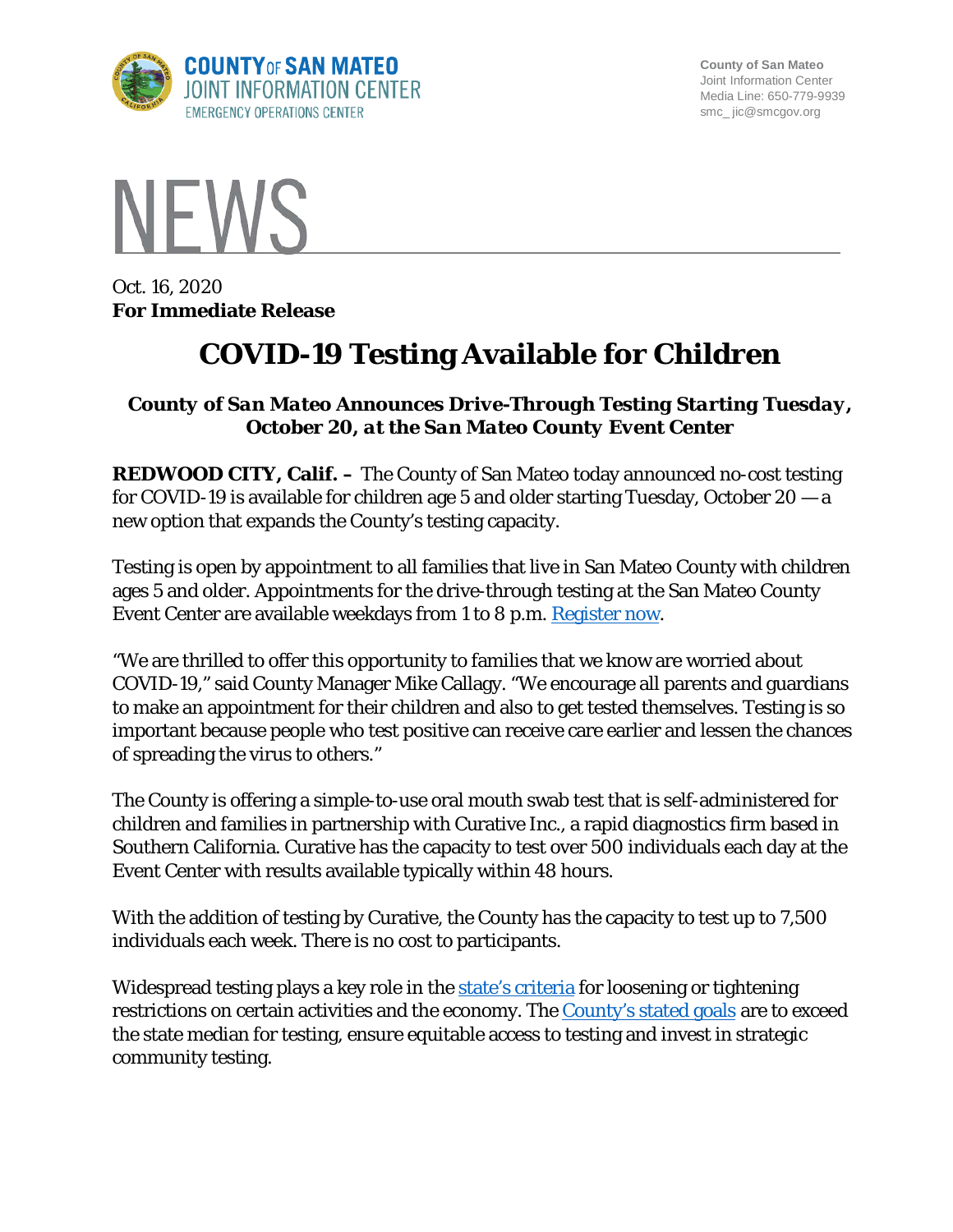Working with the County, Curative has hired and trained local residents to staff the Event Center testing site, providing much-needed jobs at a time when the economy is suffering from the pandemic.

Below are answers to frequently asked questions (FAQs) about the testing provided by Curative followed by additional COVID-19 testing options.

To learn more on how the Curative COVID-19 oral fluid tests are conducted, [click here.](https://youtu.be/msQN2rxQU0c)

Para obtener más información sobre cómo se realizan las pruebas curativas de fluidos orales COVID-19, haga clic [aquí.](https://protect-us.mimecast.com/s/ttkGCR6KPYcN6rVpC9M-IP)

## **FAQs**

**Q:** Do children or family members need to exhibit [symptoms of COVID-19](https://www.cdc.gov/coronavirus/2019-ncov/symptoms-testing/symptoms.html) or have concerns about a possible exposure to the virus?

**A:** No. All San Mateo County residents with children ages 5 and older are eligible for nocost testing.

**Q:** What kind of test does Curative offer?

**A:** Curative kits test for the presence of COVID-19 RNA in an oral-fluid sample.

**Q:** Can patients eat or drink before taking the test?

**A:** Patients cannot eat, drink, chew gum, smoke or vape in the 20 minutes leading up to their test. If they have, please ask them to wait 20 minutes before collecting a sample.

Q: Is this test authorized by the Food and Drug Administration? **A:** Yes, Curative's test is authorized under the FDA's Emergency Use Authorization (EUA).

**Q:** What is the accuracy of the test?

**A:** The test is approximately 90 percent accurate.

**Q:** What is inside a test kit?

**A:** Each EUA-approved collection kit includes a barcoded biohazard bag with an oral fluid swab, a test tube (with stabilizing liquid), an absorbent cotton round, and paper instructions.

**Q:** What are the test procedures?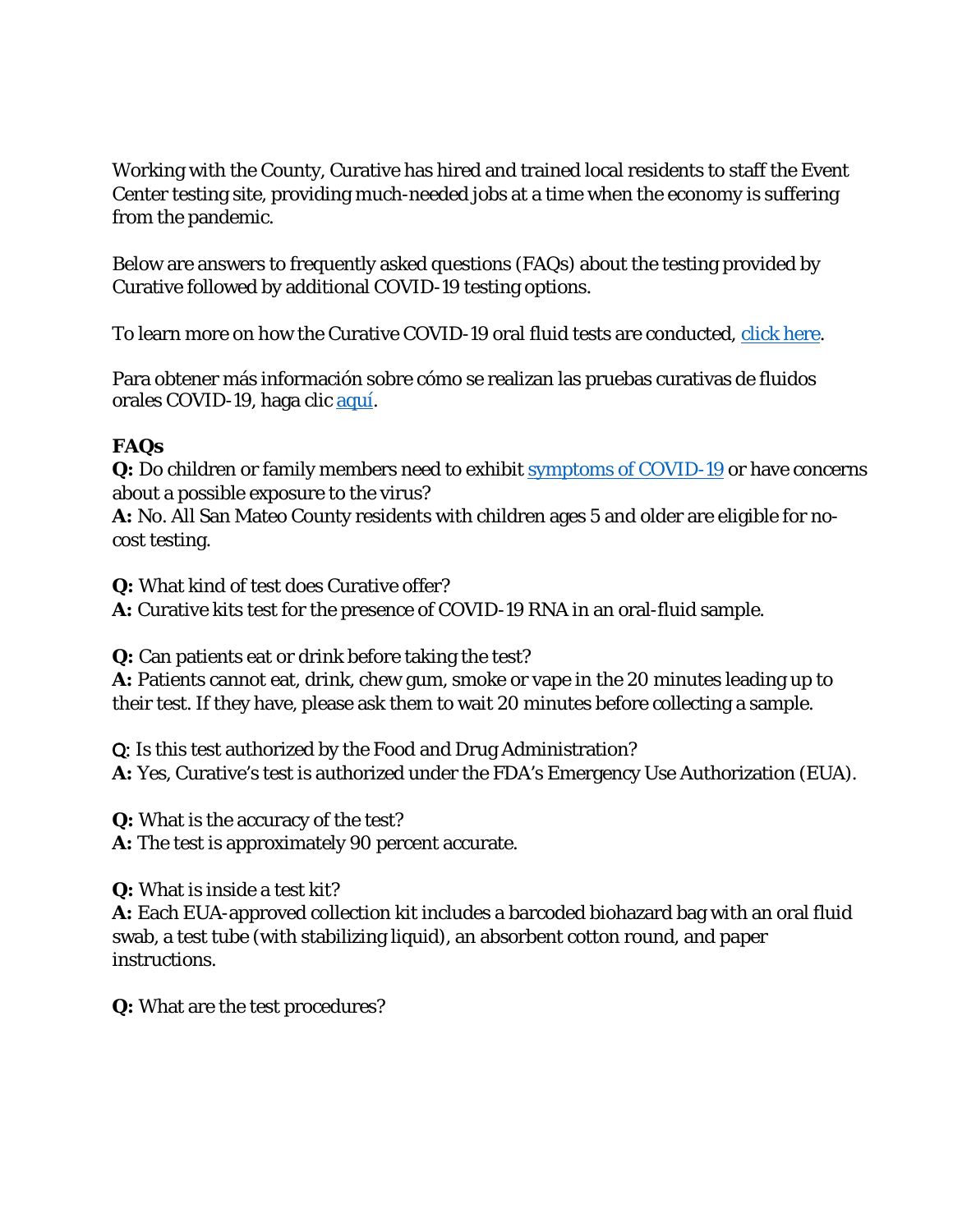**A:** A trained observer watches to make sure the patient performs a thorough test. They should be ready to intervene if any of the following steps are missed or performed inadequately:

- Cough deeply 3-5 times
- Swab for 20 seconds:
	- Inside of each cheek
	- Upper and lower gums
	- Underneath and top of tongue
	- Roof of mouth
- The swab has not been touched, dropped, or contaminated in any way
- The cap on the tube is secure and the swab tip is facing downward in the liquid
- The return bag is securely sealed so the tube doesn't fall out

**Q:** Can other people be in the vehicle during the test?

**A:** Yes, wearing a face covering.

**Q:** Are on-site appointments available?

**A:** Yes, but expect the process to take longer because individuals will need to register. Please have your photo ID and insurance card ready.

**Q:** If a minor tests positive, how is the family notified?

**A:** The parent or guardian will be notified by text or email by Curative and will also be contacted by San Mateo County Health staff.

**Q:** If a minor tests negative, how is the family notified?

**A:** The parent or guardian will be notified by text message or email.

## **Testing Options in San Mateo County**

In addition to the new testing option for families, the County offers testing for adults ages 18 and older regardless of symptoms or suspected exposure to someone with COVID-19.

Provided by Project Baseline, testing is offered at a rotating series of neighborhood locations and Tuesdays through Saturdays at the San Mateo County Event Center. Signs and testing staff at the Event Center will direct drivers to the appropriate location for their appointment. [Learn more and make an appointment.](https://bit.ly/2xk73OL)

Residents interested in COVID-19 testing may also contact their health care provider. Another local option is [Stanford Health Care,](http://stanfordhealthcare.org/discover/covid-19-resource-center/health-care-professionals/first-responders-essential-workers-resources-testing.html) which offers testing for both Stanford patients and the public.